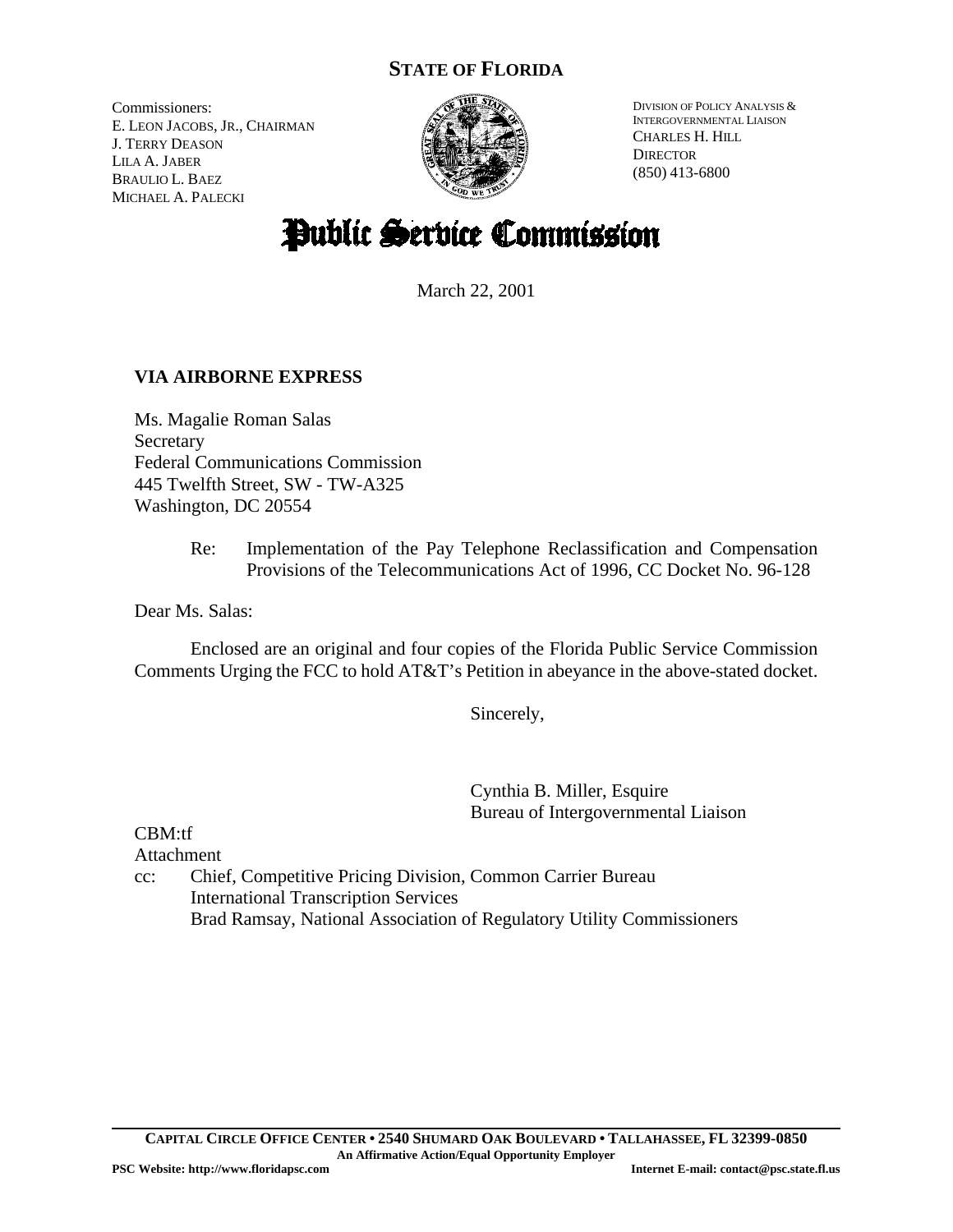#### **BEFORE THE FEDERAL COMMUNICATIONS COMMISSION WASHINGTON, D.C. 20554**

| In the Matter of                     |                      |
|--------------------------------------|----------------------|
|                                      |                      |
| Implementation of the Pay Telephone  | CC Docket No. 96-128 |
| Reclassification and Compensation    |                      |
| Provisions of the Telecommunications | $CCB/CPD$ No. 01-05  |
| Act of 1996                          |                      |

#### **FLORIDA PUBLIC SERVICE COMMISSION COMMENTS URGING THE FCC TO HOLD AT&T PETITION IN ABEYANCE**

The Florida Public Service Commission (FPSC) submits these comments in response to the Public Notice Requesting Comments (DA 01-453) released on February 22, 2001. In this notice, the Federal Communications Commission (FCC) sought comments on AT&T's petition for declaratory ruling regarding payphone compensation rate caps. Specifically, AT&T has asked the FCC to issue a declaratory ruling on whether adding an additional surcharge to the FPSC's rate cap is authorized under Section 276 of the Telecommunications Act, and requests the FCC to preempt the State requirements under Section 276(c).

The Florida Public Service Commission hereby urges the Federal Communications Commission to hold AT&T's petition in abeyance until the Florida Public Service Commission has addressed the underlying matter raised in the AT&T petition. While the FPSC staff sent a letter to AT&T on January 5, 2001, stating that it appears AT&T is applying a payphone surcharge for intrastate 0+ and 0- calls made from a pay telephone or in a call aggregator context that exceed the rate caps established by FPSC Rule 25-24.630 and that staff believes the surcharges are not authorized, the FPSC as an entity wishes to take action on this matter. Pursuant to Florida law, our commission meets in a publicly noticed meeting to address an issue such as this. Thus, we have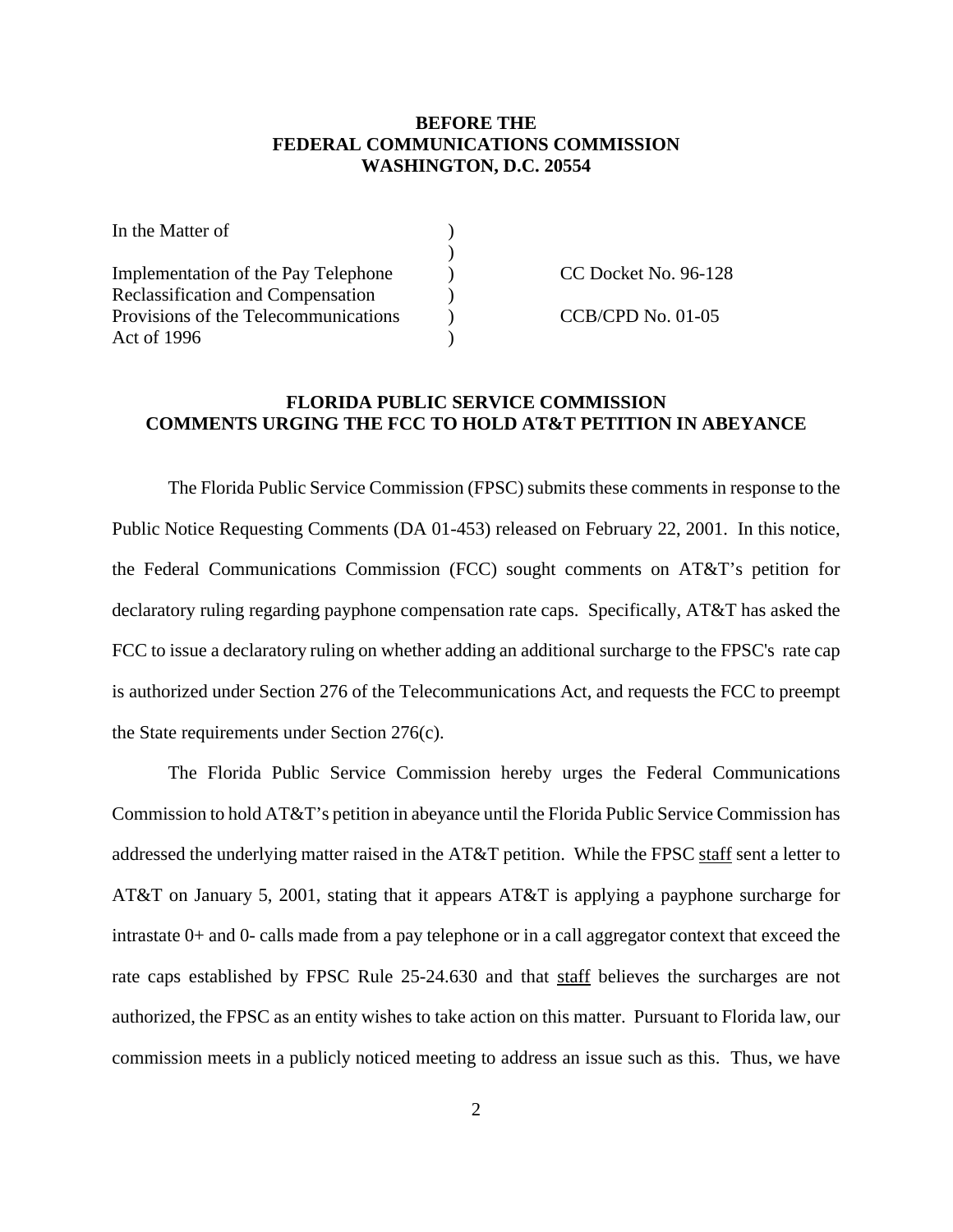taken no action yet on this matter. We urge the FCC to hold AT&T's petition in abeyance until we as an agency have the opportunity to explore this matter.

Our staff will bring a recommendation to our May 1 agenda. Under the current schedule, our action on staff's recommendation should be rendered within twenty days of that agenda conference. In the meantime, in a showing of comity, we urge that you defer action on AT&T's petition.

We commit to the FCC that we will review this issue in a timely manner. While the AT&T petition refers generally to this matter, their petition does specifically identify Florida as a key concern. We believe a short delay should not cause harm to AT&T, and will achieve a better result.

Accordingly, the FPSC requests that the FCC defer AT&T's petition until July 2, 2001, in order to provide the FPSC with the time to review this matter in a public forum, and take agency action on it.

Respectfully submitted,

Cynthia B. Miller, Esquire Bureau of Intergovernmental Liaison

DATED: March 22, 2001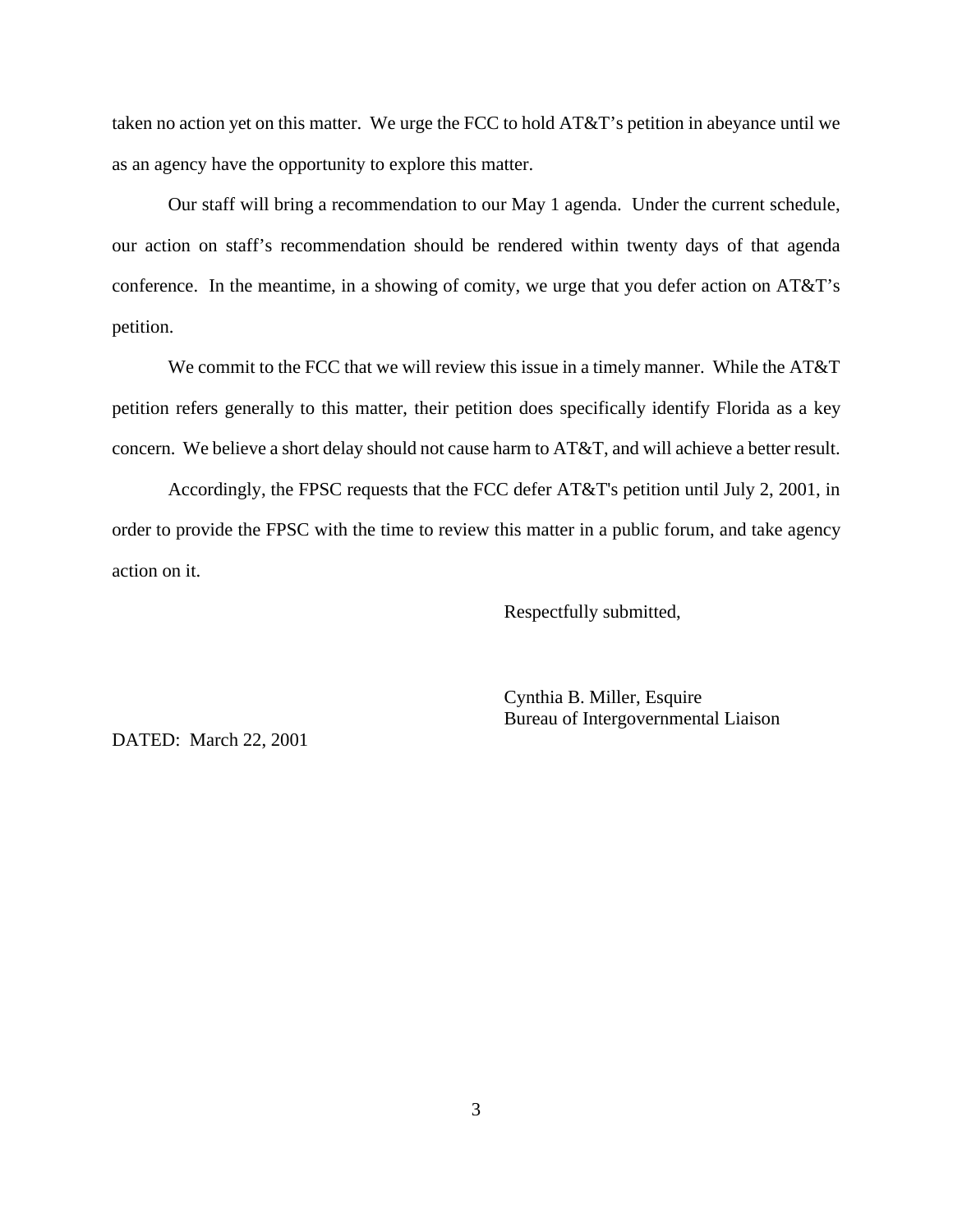# **Certificate of Service**

I HEREBY CERTIFY that a true and correct copy of the foregoing Comments of the Florida

Public Service Commission will be sent this date to the parties on the attached service list.

 $\overline{a}$ 

Cynthia B. Miller, Esquire Bureau of Intergovernmental Liaison

DATED: March 22, 2001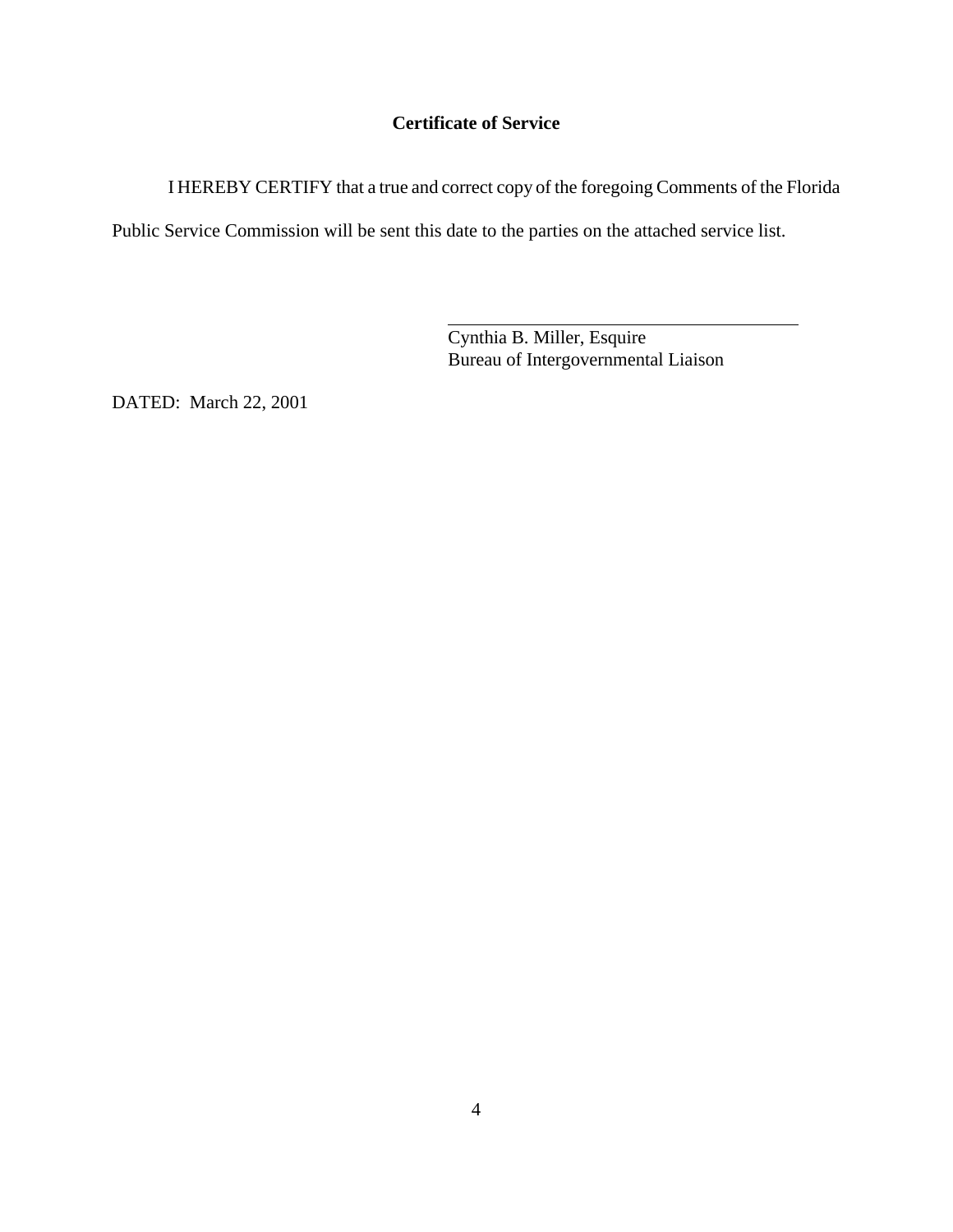Albert H. Kramer, Robert F. Aldrich, Jacob S. Farber Dickstein Shapiro Morin & Oshinsky, LLP 2101 L Street, NW Washington, DC 20037-1526

Larry Fenster Worldcom 1801 Pennsylvania Avenue, NW Washington, DC 20006

Ky E. Kirby, Kathleen L. Greenan, Gregg Strumberger Swidler & Berlin, Chtd. 3000 K Street, NW, Suite 300 Washington, DC 20007

Mark C. Rosenblum, Richard H. Rubin AT&T Corporation 295 N. Maple Avenue, Room 1127M1 Basking Ridge, NJ 07920

Marsha Rule AT&T Communications of the Southern States, Inc. 101 North Monroe Street, Suite 700 Tallahassee, FL 32301-1546

Richard A. Askoff Perry S. Goldschein National Exchange Carrier Association, Inc. 100 S. Jefferson Road Whippany, New Jersey 07981

Margot Smiley Humphrey R. Edward Price Koteen & Naftalin, LLP 1150 Connecticut Avenue, NW, Suite 1000 Washington, DC 20036

James T. Hannon Dan L. Poole U S West, Inc. 1020 19th Street, NW, Suite 700 Washington, DC 20036

Steven A. Augustino Darius B. Withers Kelley Drye & Warren, LLP 1200 19th Street, NW, Suite 500 Washington, DC 20036

Michael K. Kellogg, Aaron M. Panner Kellogg, Huber, Hansen, Todd & Evans 1301 K Street, NW Suite 1000 West Washington, DC 20005-3317

Leon M. Kestenbaum, Jay C. Keithley H. Richard Juhnke Sprint Corporation 401 - 9th Street, NW, Suite 400 Washington, DC 20036

Rhonda P. Merritt Assistant VP, Law & Government Affairs AT&T Communications of the Southern States, Inc. 101 North Monroe Street, Suite 700 Tallahassee, FL 32301-1546

Cheryl A. Tritt Frank W. Krogh Morrison & Foerster LLP 2000 Pennsylvania Avenue, NW Washington, DC 20007

 Craig D. Joyce Walters & Joyce, PC 2015 York Street Denver, CO 80205

Keith Townsend United States Telephone Association 1401 H Street, NW Suite 600 Washington, DC 20005-2164

Douglas F. Brent WorldCom, Inc. 9300 Shelbyville Road Suite 700 Louisville, Kentucky 40222